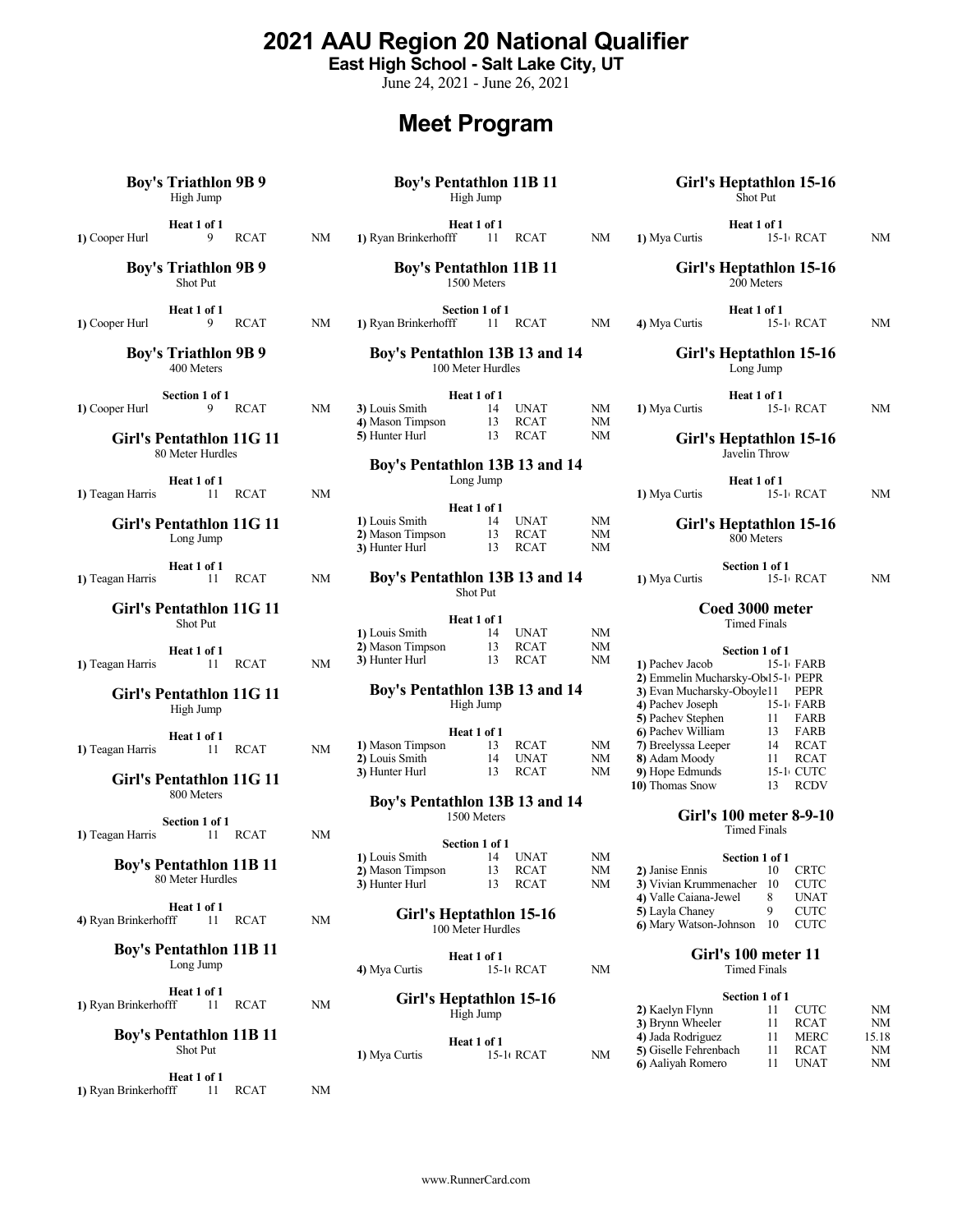#### Girl's 100 meter 12-13 Timed Finals

| Section 1 of 1         |    |             |
|------------------------|----|-------------|
| 2) Willow Stevens      | 13 | <b>RCAT</b> |
| 3) Kayla Lake          | 13 | <b>RCAT</b> |
| 4) Amelia Nadauld      | 13 | <b>UNAT</b> |
| 5) Raven Satepauhoodle | 12 | <b>RCDV</b> |
| 6) Tyana Lake          | 12 | <b>RCAT</b> |
| 7) Island Carling      | 12 | <b>CUTC</b> |

## Girl's 100 meter 14

Timed Finals

|                                          | Section 1 of 1 |      |       | Section 1 of 1               |    |              |       |                        |          |  |
|------------------------------------------|----------------|------|-------|------------------------------|----|--------------|-------|------------------------|----------|--|
| 1) Scarlett Smith                        | 14             | CUTC | NΜ    | 2) Cal Beck                  | 14 | <b>CUTC</b>  | NM    | Section 1 of 1         |          |  |
| 2) Olivia Adetula                        | 14             | CUTC | NΜ    | 3) Tas Bergeson              | 14 | CUTC         | 13.35 | 3) Jada Crockett       | $15-11$  |  |
| 3) Macey Rockwood                        | 14             | CUTC | 13.85 | 4) Noah Haskins              | 14 | UNAT         | 12.36 | 4) Madi Durrant        | $15 - 1$ |  |
| 4) Faith Nuetzel                         | 14             | CUTC | 13.06 | 5) Malcolm Felt              | 14 | CRTC         | 12.58 | 5) Brooklyn Sturdivant | $15 - 1$ |  |
| 5) Alivia Goodwyn                        | 14             | CRTC | 13.80 | 6) Dajon Hamilton            | 14 | CUTC         | 13.68 |                        |          |  |
| 6) Lydia Christensen                     | 14             | UNAT | 14.16 |                              |    |              |       | Girl's 400 meter       |          |  |
| 7) Sariah Johnson<br>CUTC<br>NΜ<br>14    |                |      |       | <b>Boy's 100 meter 15-18</b> |    | Timed Finals |       |                        |          |  |
| 8) Chloe Steenblik<br>NM<br>- CHTC<br>14 |                |      |       |                              |    |              |       |                        |          |  |

#### Girl's 100 meter 15-16 Timed Finals

| Section 1 of 1 |       | 4) Brayden Holloway | CRTC<br>18 | 4) Brilee Pontius                                                      | $17-1$ $\epsilon$   |
|----------------|-------|---------------------|------------|------------------------------------------------------------------------|---------------------|
| 15-10 CUTC     | NM    | 5) Samuel Porter    | 15-10 UNAT | 5) Marianne Barber                                                     | $17-1$ $\epsilon$   |
| 15-1+ CUTC     | 14.50 | 6) Alec Noll        | 17-1: UNAT | 6) Lucie Prettyman                                                     | $17-1$ $\epsilon$   |
| $15-1$ GOMA    | 12.80 | 7) Whitland Young   | MERC<br>17 | 7) Emma Barker                                                         | 17 N                |
| 15-1+ CUTC     | 11.83 |                     |            |                                                                        |                     |
| 15-10 CUTC     | 12.37 |                     |            |                                                                        |                     |
| 15-1+ CUTC     | 13.80 |                     |            |                                                                        | <b>Timed Finals</b> |
| 15-1 CUTC      | NM    |                     |            |                                                                        |                     |
| 15-10 CUTC     | NΜ    |                     |            |                                                                        | Section 1 of 1      |
|                |       |                     |            | <b>Boy's 400 meter 8-9-10</b><br><b>Timed Finals</b><br>Section 1 of 1 | Girl's 1500 meter   |

### Girl's 100 meter 17-18 Timed Finals

|                      | Section 1 of 1 |       | 6) Asher Alexander | 6th CRTC                | 5) Breelyssa Leeper        | 14 F           |
|----------------------|----------------|-------|--------------------|-------------------------|----------------------------|----------------|
| 1) Sabrina Fairbanks | 17-1: UNAT     | NM    |                    |                         | 6) Briar Stevens           | 13 F           |
| 2) Millie Wilcox     | $17-1$ GOMA    | 13.10 |                    | Girl's 400 meter 8-9-11 | 7) Brooklyn Tarr           | 14 F           |
| 3) Jordyn Nielson    | $17-1$ GOMA    | 12.53 |                    | <b>Timed Finals</b>     | 8) Autumn Wardle           | $10 \text{ F}$ |
| 4) Brilee Pontius    | 17-1 GOMA      | 12.02 |                    |                         | 9) Hope Edmunds            | $15-1$ C       |
| 5) Marianne Barber   | 17-1 GOMA      | 12.24 |                    | Section 1 of 1          |                            |                |
| 6) Anne Coon         | MERC<br>18     | 12.82 | 2) Janessa Ennis   | <b>CRTC</b>             | <b>Boy's 1500 meter 9.</b> |                |
| 7) Simone Wrathall   | 17-1 CUTC      | 13.50 | 3) Olivia Salev    | <b>RCAT</b>             |                            | Timed Finals   |

## Boy's 100 meter 8-9-10

Timed Finals

| 2) Asher Alexander    |    | 6th CRTC    | <b>Timed Finals</b>                              |
|-----------------------|----|-------------|--------------------------------------------------|
| 3) Dominic Elkins     |    | <b>CUTC</b> |                                                  |
| 4) Beau Burbank       |    | UNAT        | Section 1 of 1                                   |
| <b>5)</b> Paxton Gold |    | <b>RCDV</b> | 3) Judah Naweli<br><b>UNAT</b>                   |
| 6) Lewis Higginson    |    | <b>RCAT</b> | 4) Hunter Hurl<br>RCAT                           |
| 7) Tyrese Ali         | 10 | <b>CRTC</b> | $\mathbf{E}$ Winston Class<br>$12 \tIm \text{H}$ |

### Boy's 100 meter 11 Timed Finals

|                    | Section 1 of 1 |    |                         | тинест піаіз   |                   |
|--------------------|----------------|----|-------------------------|----------------|-------------------|
| 3) Reign Mahe      | CUTC           | NΜ |                         | Section 1 of 1 | <b>Section 1</b>  |
| 4) Talon Heikkila  | <b>RCAT</b>    | NΜ | 2) Briar Stevens        | <b>RCAT</b>    | 1) Pachev Jacob   |
| 5) Ledger Hossfeld | UNAT           | NΜ | 3) Kavla Lake           | RCAT           | 2) Luke Cutting   |
| 6) Jaden Olivares  | <b>MERC</b>    | NΜ | <b>4)</b> Makiah Turner | <b>MERC</b>    | 3) Kenneth Briggs |

### Boy's 100 meter 12 Timed Finals

|                  | Section 1 of 1 |                      |       | <b>Boy's 400 meter 14-18</b> | 8) Pachev Joseph  |
|------------------|----------------|----------------------|-------|------------------------------|-------------------|
| 3) Judah Naweli  |                | <b>UNAT</b>          | NΜ    | Timed Finals                 | 9) Pachev William |
| 4) Kelen Gold    |                | 13.65<br><b>RCDV</b> |       | 10) Thomas Snow              |                   |
| 5) Winston Clegg |                | <b>UNAT</b>          | 13.86 | Section 1 of 1               |                   |
| 6) Rider Eggett  |                | CUTC                 | NΜ    | 2) Malcolm Felt              |                   |

### Boy's 100 meter 13 Timed Finals

| Section 1 of 1         |    |             | Section 1 of 1      |             |    |                      |                |             |         |  |
|------------------------|----|-------------|---------------------|-------------|----|----------------------|----------------|-------------|---------|--|
| 2) Willow Stevens      | 13 | <b>RCAT</b> | 2) Braylen Fail     | CUTC        | NM |                      | Section 1 of 1 |             |         |  |
| <b>3)</b> Kayla Lake   | 13 | <b>RCAT</b> | 3) Ezra Castro      | CUTC        | NM | 2) Brooklyn Tarr     | 14             | <b>RCAT</b> | NM      |  |
| 4) Amelia Nadauld      | 13 | <b>UNAT</b> | 4) Nicholas Munoz   | RCAT        | NM | 3) Faith Nuetzel     | 14             | CUTC        | 1:07.00 |  |
| 5) Raven Satepauhoodle | 12 | <b>RCDV</b> | 5) Izaiyah Romero   | <b>UNAT</b> | NM | 4) Lydia Christensen | 14             | UNAT        | 1:06.00 |  |
| 6) Tyana Lake          | 12 | <b>RCAT</b> | 6) Malachi Chaney   | <b>CUTC</b> | NM | 5) Halle Velasquez   | 14             | UNAT        | 1:06.90 |  |
| 7) Island Carling      |    | CUTC        | 7) Demetrius Taylor | <b>CUTC</b> | NM | 6) Natalie Roberts   | 14             | <b>RCAT</b> | NM      |  |

### Boy's 100 meter 14 Timed Finals

| Section 1 of 1 |             |       |                   |    |             |                                |                        |             |                |  |
|----------------|-------------|-------|-------------------|----|-------------|--------------------------------|------------------------|-------------|----------------|--|
| 14             | CUTC        | NM    | 2) Cal Beck       |    |             | NΜ                             |                        |             |                |  |
| 14             |             | NΜ    | 3) Tas Bergeson   | 14 |             | 13.35                          | 3) Jada Crockett       | 15-1 CUTC   | NM             |  |
| 14             | CUTC        | 13.85 | 4) Noah Haskins   | 14 | UNAT        | 12.36                          | 4) Madi Durrant        | $15-1$ GOMA | 59.50          |  |
| 14             | CUTC        | 13.06 | 5) Malcolm Felt   | 14 | <b>CRTC</b> | 12.58                          | 5) Brooklyn Sturdivant | $15-1$ GOMA | 59.50          |  |
| 14             | <b>CRTC</b> | 13.80 | 6) Dajon Hamilton |    | CUTC        | 13.68                          |                        |             |                |  |
|                |             | CUTC  |                   |    |             | Section 1 of 1<br>CUTC<br>CUTC |                        |             | Section 1 of 1 |  |

#### $8)$  Chloe Steenblik 14 CUTC NM  $\frac{25}{3}$  and  $\frac{25}{3}$  and  $\frac{25}{3}$  and  $\frac{25}{3}$  and  $\frac{25}{3}$  and  $\frac{25}{3}$  and  $\frac{25}{3}$  and  $\frac{25}{3}$  and  $\frac{25}{3}$  and  $\frac{25}{3}$  and  $\frac{25}{3}$  and  $\frac{25}{3}$  and  $\frac{25}{3}$ Timed Finals

| Section 1 of 1      |            |
|---------------------|------------|
| 2) Tyler Oldroyd    | 15-1 GOMA  |
| 3) Camden Ehrlich   | 15-10 UNAT |
| 4) Brayden Holloway | 18 CRTC    |
| 5) Samuel Porter    | 15-10 UNAT |
| 6) Alec Noll        | 17-1: UNAT |
| 7) Whitland Young   | 17 MERC    |

#### Section 1 of 1

| 2) Tyrese Ali       | <b>CRTC</b> | 1) Emmelin Mucharsky-Ob15-1 PEPR |    |             |
|---------------------|-------------|----------------------------------|----|-------------|
| 3) Lewis Higginson  | <b>RCAT</b> | 2) Ava Brinkerhoff               |    | 15-1 RCAT   |
| 4) Paxton Gold      | <b>RCDV</b> | 3) Teagan Harris                 |    | RCAT        |
| 5) Jake Brinkerhoff | <b>RCAT</b> | 4) Mia Lake                      |    | <b>RCAT</b> |
| 6) Asher Alexander  | 6th CRTC    | 5) Breelyssa Leeper              | 14 | RCAT        |

|                       | . |             |                                     |
|-----------------------|---|-------------|-------------------------------------|
| 2) Janessa Ennis      |   | CRTC        | <b>Boy's 1500 meter 9-10-11</b>     |
| 3) Olivia Saley       |   | <b>RCAT</b> | Timed Finals                        |
| 4) Jada Rodriguez     |   | <b>MERC</b> |                                     |
| 5) Addison Henegar    |   | <b>RCAT</b> | Section 1 of 1                      |
| 6) Valle Caiana-Jewel |   | UNAT        | 1) Ryan Brinkerhofff<br><b>RCAT</b> |

# Timed Finals

| 4) Beau Burbank    | UNAT        |                   | Section 1 of 1 |             | 6 Pachev Stephen |    | FARB        |  |
|--------------------|-------------|-------------------|----------------|-------------|------------------|----|-------------|--|
| 5) Paxton Gold     | <b>RCDV</b> | 3) Judah Naweli   |                | <b>UNAT</b> | 7) Cooper Hurl   |    | <b>RCAT</b> |  |
| 6) Lewis Higginson | <b>RCAT</b> | 4) Hunter Hurl    |                | <b>RCAT</b> | 8) Bond Milne    | 10 | <b>RCAT</b> |  |
| 7) Tyrese Ali      | CRTC        | 5) Winston Clegg  |                | <b>UNAT</b> | 9) Adam Moody    |    | <b>RCAT</b> |  |
|                    |             | 6) Malachi Chanev |                | <b>CUTC</b> | 10) Max Fredrick | 10 | <b>UNAT</b> |  |

### Girl's 400 meter 12-13 Timed Finals

|                   | Section 1 of 1 |             |                   | Section 1 of 1 |             |  |  |  |
|-------------------|----------------|-------------|-------------------|----------------|-------------|--|--|--|
| 2) Briar Stevens  |                | RCAT        | 1) Pachev Jacob   |                | 15-1 FARB   |  |  |  |
| 3) Kayla Lake     |                | RCAT        | 2) Luke Cutting   |                | RCAT        |  |  |  |
| 4) Makiah Turner  |                | MERC        | 3) Kenneth Briggs |                | RCAT        |  |  |  |
| 5) Anna Edmunds   |                | <b>CUTC</b> | 4) Daegan Gold    | 14             | <b>RCDV</b> |  |  |  |
| 6) Tyana Lake     |                | RCAT        | 5) Jack Cutting   |                | RCAT        |  |  |  |
| 7) Willow Stevens |                | <b>RCAT</b> | 6) Luke Baughman  |                | UNAT        |  |  |  |
|                   |                |             |                   |                |             |  |  |  |

# Timed Finals

| 14 | CRTC        |
|----|-------------|
|    | 15-1 UNAT   |
| 18 | MERC        |
| 18 | CRTC        |
|    | MERC        |
|    | <b>CUTC</b> |
|    |             |

www.RunnerCard.com

### Girl's 400 meter 14

Timed Finals

|                     | DUUUH 1 VI 1 |             |    |                      |                |             |         |  |
|---------------------|--------------|-------------|----|----------------------|----------------|-------------|---------|--|
| 2) Braylen Fail     | 13           | <b>CUTC</b> | NM |                      | Section 1 of 1 |             |         |  |
| 3) Ezra Castro      | 13           | <b>CUTC</b> | NΜ | 2) Brooklyn Tarr     | 14             | RCAT        | NM      |  |
| 4) Nicholas Munoz   | 13           | <b>RCAT</b> | NM | 3) Faith Nuetzel     | 14             | <b>CUTC</b> | 1:07.00 |  |
| 5) Izaiyah Romero   | 13           | <b>UNAT</b> | NM | 4) Lydia Christensen | 14             | UNAT        | 1:06.00 |  |
| 6) Malachi Chaney   | 13           | <b>CUTC</b> | NM | 5) Halle Velasquez   | 14             | UNAT        | 1:06.90 |  |
| 7) Demetrius Taylor | 13           | <b>CUTC</b> | NΜ | 6) Natalie Roberts   | 14             | RCAT        | NM      |  |
|                     |              |             |    | 7) Sariah Johnson    |                | <b>CUTC</b> | NM      |  |
|                     |              |             |    |                      |                |             |         |  |

## Girl's 400 meter 15-16

# Timed Finals

| Section 1 of 1         |              |       |
|------------------------|--------------|-------|
| 3) Jada Crockett       | 15-1+ CUTC - | NΜ    |
| 4) Madi Durrant        | 15-1 GOMA    | 59.50 |
| 5) Brooklyn Sturdivant | 15-1 GOMA    | 59.50 |

## Girl's 400 meter 17-18

| Section 1 of 1    | 1) Eleanor Jolley  | 17-1 CUTC   | NM             |  |
|-------------------|--------------------|-------------|----------------|--|
| $15-1$ GOMA       | 2) Anne Coon       | MERC<br>18. | 58.08          |  |
| 15-1 UNAT         | 3) Millie Wilcox   | 17-1 GOMA   | 57.20          |  |
| <b>CRTC</b><br>18 | 4) Brilee Pontius  | 17-1 GOMA   | 55.50          |  |
| 15-1 UNAT         | 5) Marianne Barber | 17-1 GOMA   | 56.40          |  |
| 17-1: UNAT        | 6 Lucie Prettyman  | 17-1 CUTC   | 57.89          |  |
| <b>MERC</b>       | 7) Emma Barker     | <b>MERC</b> | 1:18.00        |  |
|                   |                    |             | Section 1 of 1 |  |

## Girl's 1500 meter 8-18

## Section 1 of 1

| 1) Emmelin Mucharsky-Ob15-1 PEPR |    |             |
|----------------------------------|----|-------------|
| 2) Ava Brinkerhoff               |    | 15-1 RCAT   |
| 3) Teagan Harris<br>11           |    | <b>RCAT</b> |
| 4) Mia Lake                      |    | <b>RCAT</b> |
| 5) Breelyssa Leeper              | 14 | <b>RCAT</b> |
| 6) Briar Stevens                 | 13 | <b>RCAT</b> |
| 7) Brooklyn Tarr                 | 14 | <b>RCAT</b> |
| 8) Autumn Wardle                 | 10 | <b>RCAT</b> |
| 9) Hope Edmunds                  |    | 15-1 CUTC   |

|   |                | 100 meter 8-9-10 | 5) Addison Henegar           |                | <b>RCAT</b>           | Section 1 of 1             |    |             |
|---|----------------|------------------|------------------------------|----------------|-----------------------|----------------------------|----|-------------|
|   | Timed Finals   |                  | 6) Valle Caiana-Jewel        |                | <b>UNAT</b>           | 1) Ryan Brinkerhofff       |    | <b>RCAT</b> |
|   |                |                  |                              |                |                       | 2) Hunter Henegar          | 11 | <b>RCAT</b> |
|   | Section 1 of 1 |                  | <b>Boy's 400 meter 12-13</b> |                |                       | 3) Jackson Grover          |    | <b>RCDV</b> |
|   |                | 6th CRTC         |                              | Timed Finals   |                       | 4) Evan Mucharsky-Oboyle11 |    | PEPR        |
|   |                | <b>CUTC</b>      |                              |                |                       | 5) Pachev Matthew          |    | FARB        |
|   | 10             | <b>UNAT</b>      |                              | Section 1 of 1 |                       | 6) Pachev Stephen          | 11 | FARB        |
|   |                | <b>RCDV</b>      | 3) Judah Naweli              | 12             | UNAT                  | 7) Cooper Hurl             |    | <b>RCAT</b> |
| n |                | <b>RCAT</b>      | 4) Hunter Hurl               | 13.            | <b>RCAT</b>           | 8) Bond Milne              | 10 | <b>RCAT</b> |
|   | 10             | <b>CRTC</b>      | 5) Winston Clegg             |                | <b>UNAT</b>           | 9) Adam Moody              |    | <b>RCAT</b> |
|   |                |                  | 0.34.1.1.701                 |                | $12 \quad \text{CUT}$ | 10) Max Fredrick           | 10 | <b>UNAT</b> |

### Boy's 1500 meter 12-16 Timed Finals

| <b>CUTC</b>                                              | NΜ             | Section 1 of 1                                                                                                                                                | Section 1 of 1                                                                                                                                          |
|----------------------------------------------------------|----------------|---------------------------------------------------------------------------------------------------------------------------------------------------------------|---------------------------------------------------------------------------------------------------------------------------------------------------------|
| <b>RCAT</b><br>UNAT<br><b>MERC</b>                       | NΜ<br>NΜ<br>NM | <b>RCAT</b><br>2) Briar Stevens<br>13<br><b>RCAT</b><br>3) Kayla Lake<br>13<br><b>MERC</b><br>4) Makiah Turner<br>13.<br><b>CUTC</b><br>5) Anna Edmunds<br>13 | $15-1$ FARB<br>1) Pachev Jacob<br><b>RCAT</b><br>2) Luke Cutting<br>12<br><b>RCAT</b><br>3) Kenneth Briggs<br>12<br><b>RCDV</b><br>4) Daegan Gold<br>14 |
| s 100 meter 12<br>Timed Finals                           |                | <b>RCAT</b><br>6) Tyana Lake<br>12<br><b>RCAT</b><br><b>7)</b> Willow Stevens<br>13                                                                           | <b>RCAT</b><br>5) Jack Cutting<br>13<br>UNAT<br>6) Luke Baughman<br>12<br>RCDV<br>7) Luke Baughman<br>12                                                |
| Section 1 of 1<br><b>UNAT</b><br>12<br><b>RCDV</b><br>12 | NΜ<br>13.65    | <b>Boy's 400 meter 14-18</b><br><b>Timed Finals</b>                                                                                                           | 15-1 FARB<br>8) Pachev Joseph<br>9) Pachev William<br>FARB<br>13<br><b>RCDV</b><br>10) Thomas Snow<br>13                                                |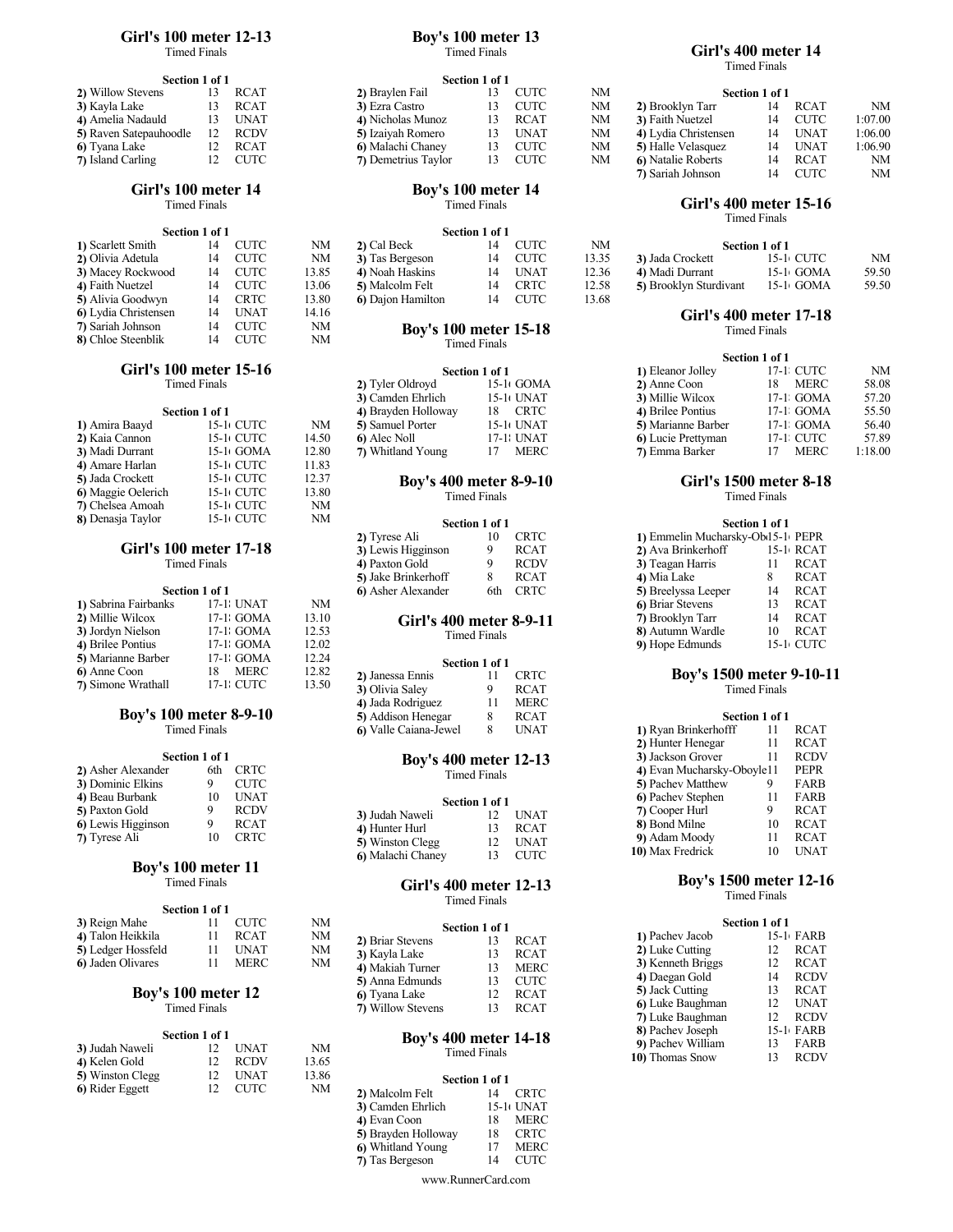Timed Finals

| 2) Cheetahs/Utah TC B                                            | 2) Demetrius Taylor | 13 CUTC |
|------------------------------------------------------------------|---------------------|---------|
| Anna Edmunds (13), Chloe Steenblik (14), Myley Peterson (13), Ol | 3) Malachi Chaney   | 13 CUTC |
| 3) Cheetahs/Utah TC A<br>51.0                                    | 4) Izaivah Romero   | UNAT    |

| 4) Cheetahs/Utah TC A                                           | 49.0 | 5) Ezra Castro  | 13 - CUTC |  |
|-----------------------------------------------------------------|------|-----------------|-----------|--|
| Amare Harlan (15-16), Chelsea Amoah (15-16), Denasja Taylor (1: |      | 6) Braylen Fail | 13 CUTC   |  |
| 5) Cheetahs/Htah TC A                                           |      |                 |           |  |

- 5) Cheetahs/Utah TC A 51.0<br>Braylen Fail (13), Cal Beck (14), Dajon Hamilton (14), Demetrius Theory of Cir**l's 200 meter 13**<br>6) Cheetahs/Utah TC B 52.0 Timed Finals
- 
- Eva Krummenacher (15-16), Kaia Cannon (15-16), Lilian Russell (15-16), Maggie Oelerich (15-16), Lilian Russell (15-16), Cheetahs/Utah TC A Faith Nuetzel (14), Macey Rockwood (14), Sariah Johnson (14), Sc

## Girl's 200 Meter Hurdles  $13-14$   $\qquad \qquad 4)$ <br>Timed Finals  $\qquad \qquad 5)$ Timed Finals  $\begin{bmatrix} 5 \end{bmatrix}$

## Section 1 of 1<br>4) Makiah Turner 13 4) Makiah Turner 13 MERC<br>5) Faith Nuetzel 14 CUTC

# Coed 400 Meter Hurdles 15-18

Timed Finals

#### Section 1 of 1

| 3) Timothy Smothers | 17-1 UNAT  | 5) Camden Ehrlich | 15-1 UNAT |  |
|---------------------|------------|-------------------|-----------|--|
| 4) Treven Brazier   | 17-1 GOMA  | 6) Malcolm Felt   | 14 CRTC   |  |
| 5) Ethan Updike     | 19 MERC    | 7) Louis Smith    | 14 UNAT   |  |
| 6) Hope Edmunds     | 15-1+ CUTC |                   |           |  |

## Boy's 200 meter 8-10

Timed Finals

### Section 1 of 1

| 3) Asher Alexander | 6th | <b>CRTC</b> |
|--------------------|-----|-------------|
| 4) Paxton Gold     | 9   | <b>RCDV</b> |
| 5) Dominic Elkins  | Q   | CUTC        |
| 6) Tyrese Ali      | 10  | <b>CRTC</b> |

### Girl's 200 meter 8-10 Timed Finals

| Section 1 of 1         |      |             |                        |
|------------------------|------|-------------|------------------------|
| 1) Janise Ennis        |      | <b>CRTC</b> | Heat 1                 |
| 2) Vivian Krummenacher | - 10 | <b>CUTC</b> | 2) Amira Baayd         |
| 3) Valle Caiana-Jewel  |      | <b>UNAT</b> | 3) Lilian Russell      |
| 4) Addison Henegar     |      | <b>RCAT</b> | 4) Jada Crockett       |
| 5) Olivia Saley        |      | <b>RCAT</b> | 5) Brooklyn Sturdivant |
| 6) Layla Chaney        |      | <b>CUTC</b> | 6) Maggie Oelerich     |
| 7) Mary Watson-Johnson |      | CUTC.       | 7) Denasja Taylor      |

#### Boy's 200 meter 11-12 Timed Finals

|                   | Section 1 of 1 |             | 4) Amare Harlan<br>5) Madi Durrant | 15-10 CUTC<br>$15-1$ GOMA    | 24.17<br>26.50 |                                                                                                                                                                                                                                  |                |  |
|-------------------|----------------|-------------|------------------------------------|------------------------------|----------------|----------------------------------------------------------------------------------------------------------------------------------------------------------------------------------------------------------------------------------|----------------|--|
| 1) Jaden Olivares |                | MERC        |                                    |                              | 31.20          |                                                                                                                                                                                                                                  | Section 1 of 1 |  |
| 2) Rider Eggett   |                | <b>CUTC</b> | 6) Kaia Cannon                     | 15-10 CUTC                   |                | 1) Myley Peterson                                                                                                                                                                                                                | 13             |  |
| 3) Talon Heikkila |                | <b>RCAT</b> |                                    |                              |                | 2) Teagan Harris                                                                                                                                                                                                                 | 11             |  |
| 4) Winston Clegg  | 12             | UNAT        |                                    | <b>Boy's 200 meter 17-18</b> |                | 3) Addison Henegar                                                                                                                                                                                                               | 8              |  |
| 5) Kelen Gold     | 12             | <b>RCDV</b> |                                    | Timed Finals                 |                | 4) Kayla Lake                                                                                                                                                                                                                    | 13             |  |
| 6 Judah Naweli    | 12             | UNAT        |                                    |                              |                | 5) Tyana Lake                                                                                                                                                                                                                    | 12             |  |
| 7) Reign Mahe     |                | CUTC        |                                    | Section 1 of 1               |                | 6) Rachel Sheeran                                                                                                                                                                                                                | 13             |  |
|                   |                |             | $A \cup T \cup T \cup T$           | $\mathbf{r}$<br>$\sim$       | $2 - 21$       | $\blacksquare$ $\blacksquare$ $\blacksquare$ $\blacksquare$ $\blacksquare$ $\blacksquare$ $\blacksquare$ $\blacksquare$ $\blacksquare$ $\blacksquare$ $\blacksquare$ $\blacksquare$ $\blacksquare$ $\blacksquare$ $\blacksquare$ | $\sim$         |  |

### Girl's 200 meter 11-12 Timed Finals

#### Section 1 of 1<br>11 CRTC **2**) Janessa Ennis 11 CRTC 7) Timothy Harlow 17-1; GOMA 25.44<br> **3**) Aaliyah Romero 11 UNAT 3) Aaliyah Romero 11 UNAT<br>
4) Jada Rodriguez 11 MERC<br>
5) Brynn Wheeler 11 RCAT 4) Jada Rodriguez 11 MERC **GIFT S 200 Ineter 17-16** 5) Brynn Wheeler 11 RCAT 11 I H and Finals

| <b>3)</b> Dryth wheeler | KUA I  |                |
|-------------------------|--------|----------------|
| 6) Island Carling       | - CUTC |                |
|                         |        | Section 1 of 1 |

### Coed 4x100 14-18 Boy's 200 meter 13 Timed Finals

|  | * ******* * ****** |  |  |
|--|--------------------|--|--|
|  |                    |  |  |
|  |                    |  |  |
|  |                    |  |  |
|  |                    |  |  |
|  |                    |  |  |
|  |                    |  |  |

| Section 1 of 1                                                                                 |                     | Section 1 of 1 |             |    |                       | Section 1 of 1 |             |
|------------------------------------------------------------------------------------------------|---------------------|----------------|-------------|----|-----------------------|----------------|-------------|
| 2) Cheetahs/Utah TC B                                                                          | 2) Demetrius Taylor |                | <b>CUTC</b> | NΜ | 2) Kaelyn Flynn       |                | <b>CUTC</b> |
| Anna Edmunds (13), Chloe Steenblik (14), Myley Peterson (13), Ol                               | 3) Malachi Chanev   |                | CUTC        | NM | 3) Talon Heikkila     |                | <b>RCAT</b> |
| 3) Cheetahs/Utah TC A<br>51.0                                                                  | 4) Izaiyah Romero   |                | UNAT        | NM | 4) Kelen Gold         |                | <b>RCDV</b> |
| Eleanor Jolley (17-18), Jade Garcia (17-18), Lucie Prettyman (17-1                             | 5) Ezra Castro      |                | <b>CUTC</b> | NM | 5) Giselle Fehrenbach |                | <b>RCAT</b> |
| 49.0<br>4) Cheetahs/Utah TC A<br>Amare Harlan (15-16) Chelsea Amoah (15-16) Denasia Taylor (1' | 6) Braylen Fail     |                | <b>CUTC</b> | NM | 6) Ledger Hossfeld    |                | <b>UNAT</b> |

## Girl's 200 meter 13 Timed Finals

| 13. | NΜ                                                      |                    |                  |                |
|-----|---------------------------------------------------------|--------------------|------------------|----------------|
|     | 26.45                                                   | 2) Chloe Steenblik |                  | 14 CUTC        |
|     | 31.00                                                   |                    |                  | 14 CUTC        |
|     | NM                                                      | 4) Makiah Turner   |                  | MERC           |
|     | Section 1 of 1<br>RCAT<br>13 UNAT<br>13 CUTC<br>13 RCAT |                    | 3) Faith Nuetzel | Section 1 of 1 |

#### 4) Makiah Turner 13 MERC **Boy's 200 meter 14-16** 6) Natalie Roberts 14 1 Timed Finals

|                   | Section 1 of 1 |             |                     | <b>Timed Finals</b> |      |    |  |
|-------------------|----------------|-------------|---------------------|---------------------|------|----|--|
| 2) Samuel Porter  |                | 15-10 UNAT  |                     |                     |      |    |  |
| 3) Noah Haskins   | 14             | UNAT        |                     | Section 1 of 1      |      |    |  |
| 4) Tyler Oldroyd  |                | $15-1$ GOMA | 3) Braylen Fail     | 13                  | CUTC | NM |  |
| 5) Camden Ehrlich |                | 15-1 UNAT   | 4) Nicholas Munoz   | 13                  | RCAT | NM |  |
| 6) Malcolm Felt   | 14             | CRTC        | 5) Ezra Castro      | 13                  | CUTC | NM |  |
| 7) Louis Smith    | 14             | UNAT        | 6) Demetrius Taylor | 13                  | CUTC | NM |  |
|                   |                |             |                     |                     |      |    |  |

# Timed Finals

#### Section 1 of 1

|                    | Section 1 of 1 |             | 2) Sariah Johnson    | 14 | CUTC        | NM    | 2) Ethan Updike         | 19<br>MERC | 16.40 |
|--------------------|----------------|-------------|----------------------|----|-------------|-------|-------------------------|------------|-------|
| 3) Asher Alexander | 6th            | CRTC        | 3) Halle Velasquez   | 14 | UNAT        | 29.67 | 3) Treyton Anderson     | 17-1 UNAT  | 14.69 |
| 4) Paxton Gold     |                | <b>RCDV</b> | 4) Lydia Christensen | 14 | UNAT        | 28.00 | 4) Ryan Trane           | 17-1 UNAT  | 14.17 |
| 5) Dominic Elkins  |                | <b>CUTC</b> | 5) Macey Rockwood    | 14 | <b>CUTC</b> | 28.42 | 5) Treven Brazier       | 17-1 GOMA  | 14.33 |
| 6) Tyrese Ali      | 10             | <b>CRTC</b> | 6 Alivia Goodwyn     |    | <b>CRTC</b> | 29.86 | <b>6</b> Timothy Harlow | 17-1 GOMA  | 16.30 |
|                    |                |             | 7) Chloe Steenblik   |    | <b>CUTC</b> | NM    |                         |            |       |
|                    |                |             |                      |    |             |       |                         |            |       |

### Girl's 200 meter 15-16 Heats are a set of the set of the set of the set of the set of the set of the set of the set of the set of the set of the set of the set of the set of the set of the set of the set of the set of the set of the set of the s

| 1) Janise Ennis           | 10 | <b>CRTC</b> | Heat 1 of 2            |             |       | 1) Luke Cutting            | 12 | - RCAT      |
|---------------------------|----|-------------|------------------------|-------------|-------|----------------------------|----|-------------|
| 2) Vivian Krummenacher 10 |    | <b>CUTC</b> | 2) Amira Baayd         | 15-1 CUTC   | NM    | 2) Kenneth Briggs          | 12 | <b>RCAT</b> |
| 3) Valle Caiana-Jewel     |    | <b>UNAT</b> | 3) Lilian Russell      | 15-10 CUTC  | 28.04 | 3) Hunter Henegar          |    | <b>RCAT</b> |
| 4) Addison Henegar        |    | <b>RCAT</b> | 4) Jada Crockett       | 15-1 CUTC   | 25.49 | 4) Luke Baughman           | 12 | <b>UNAT</b> |
| 5) Olivia Saley           |    | <b>RCAT</b> | 5) Brooklyn Sturdivant | $15-1$ GOMA | 25.70 | 5) Luke Baughman           | 12 | <b>RCDV</b> |
| 6) Layla Chaney           |    | <b>CUTC</b> | 6) Maggie Oelerich     | 15-1 CUTC   | 28.10 | 6) Ryan Brinkerhofff       |    | <b>RCAT</b> |
| 7) Mary Watson-Johnson 10 |    | CUTC        | 7) Denasja Taylor      | 15-10 CUTC  | NM    | 7) Evan Mucharsky-Oboyle11 |    | PEPR        |
|                           |    |             |                        |             |       |                            |    | ____        |

|                                                 | <b>Boy's 200 meter 11-12</b> |                                 |                     | Heat 2 of 2 |       |                           |  |
|-------------------------------------------------|------------------------------|---------------------------------|---------------------|-------------|-------|---------------------------|--|
|                                                 |                              |                                 | 2) Chelsea Amoah    | 15-11 CUTC  | NM    | Girl's 800 meter 8-13     |  |
|                                                 | <b>Timed Finals</b>          |                                 | 3) Eva Krummenacher | 15-10 CUTC  | 27.80 | Timed Finals              |  |
|                                                 |                              |                                 | 4) Amare Harlan     | 15-1 CUTC   | 24.17 |                           |  |
|                                                 | Section 1 of 1               |                                 | 5) Madi Durrant     | 15-1 GOMA   | 26.50 | Section 1 of 1            |  |
| 1) Jaden Olivares<br>$\bullet$ Diday Dans $\mu$ |                              | <b>MERC</b><br>$\cap$ IT $\cap$ | 6) Kaia Cannon      | 15-10 CUTC  | 31.20 | 1) Mylev Peterson<br>CUTC |  |
|                                                 |                              |                                 |                     |             |       |                           |  |

# Timed Finals

### Section 1 of 1

| 2) Whitland Young    | MERC              | 25.31 | 7) Briar Stevens             |                     | <b>RCAT</b> |  |
|----------------------|-------------------|-------|------------------------------|---------------------|-------------|--|
| 3) Brayden Holloway  | <b>CRTC</b><br>18 | 23.50 |                              |                     |             |  |
| 4) Treven Brazier    | 17-1: GOMA        | 22.36 | <b>Boy's 800 meter 13-18</b> |                     |             |  |
| 5) Peyton Wolvington | MERC<br>18        | 22.53 |                              | <b>Timed Finals</b> |             |  |
| 6) Alec Noll         | 17-1: UNAT        | 24.50 |                              |                     |             |  |
| 7) Timothy Harlow    | 17-1: GOMA        | 25.44 |                              | Section 1 of 1      |             |  |

#### Girl's 200 meter 17-18 Timed Finals

| Section 1 of 1 |       | 5) Daegan Gold | 14 | <b>RCDV</b> |  |
|----------------|-------|----------------|----|-------------|--|
| MERC           | 31.00 | 6) Louis Smith | 14 | UNAT        |  |
| 17-1: GOMA     | 26.20 | 7) Thomas Snow | 13 | <b>RCDV</b> |  |
| 17-1: CUTC     | 25.87 |                |    |             |  |
| 17-1: GOMA     | 24.40 |                |    |             |  |
| MERC<br>18     | 25.61 |                |    |             |  |
| 17-1: GOMA     | 26.09 |                |    |             |  |
| 17-1: GOMA     | 26.67 |                |    |             |  |
| 17-1: UNAT     | NΜ    |                |    |             |  |
|                |       |                |    |             |  |

www.RunnerCard.com

## Boy's 200 meter 13 Coed 80 Meter Hurdles 11-12

Timed Finals

| Section 1 of 1 |              |             |    |                       | Section 1 of 1 |             |  |  |  |
|----------------|--------------|-------------|----|-----------------------|----------------|-------------|--|--|--|
| or             | $^{\prime}3$ | <b>CUTC</b> | NΜ | 2) Kaelyn Flynn       |                | <b>CUTC</b> |  |  |  |
|                | 13.          | <b>CUTC</b> | NM | 3) Talon Heikkila     |                | <b>RCAT</b> |  |  |  |
|                | 13           | <b>UNAT</b> | NΜ | 4) Kelen Gold         |                | <b>RCDV</b> |  |  |  |
|                | 13           | <b>CUTC</b> | NM | 5) Giselle Fehrenbach |                | <b>RCAT</b> |  |  |  |
|                | 13           | CUTC        | NM | 6) Ledger Hossfeld    |                | <b>UNAT</b> |  |  |  |
|                |              |             |    | 7) Janessa Ennis      |                | CRTC        |  |  |  |
|                |              |             |    |                       |                |             |  |  |  |

## Girl's 100 Meter Hurdles 13-18

Timed Finals

|                            | Section 1 of 1 |             |
|----------------------------|----------------|-------------|
| 2) Chloe Steenblik         | 14             | <b>CUTC</b> |
| 3) Faith Nuetzel           | 14             | CUTC.       |
| 4) Makiah Turner           | 13             | <b>MERC</b> |
| 5) Simone Wrathall         |                | 17-1: CUTC  |
| <b>6</b> ) Natalie Roberts | 14             | <b>RCAT</b> |

## Boy's 100 Meter Hurdles 13

| 3) Noah Haskins   | <b>UNAT</b><br>14 |                     | Section 1 of 1 |    |
|-------------------|-------------------|---------------------|----------------|----|
| 4) Tyler Oldroyd  | $5-1$ GOMA        | 3) Braylen Fail     | CUTC           | NΜ |
| 5) Camden Ehrlich | UNAT              | 4) Nicholas Munoz   | RCAT           | NM |
| 6 Malcolm Felt    | CRTC              | 5) Ezra Castro      | CUTC           | NM |
| 7) Louis Smith    | <b>UNAT</b><br>14 | 6) Demetrius Taylor | CUTC           | NM |

### Girl's 200 meter 14 Boy's 110 Meter Hurdles 17-18

Timed Finals

#### Section 1 of 1

| 2) Sariah Johnson    |    | <b>CUTC</b>          | NM           | 2) Ethan Updike           | <b>MERC</b> | 16.40 |  |
|----------------------|----|----------------------|--------------|---------------------------|-------------|-------|--|
| 3) Halle Velasquez   |    | UNAT                 | 29.67        | 3) Treyton Anderson       | 17-1 UNAT   | 14.69 |  |
| 4) Lydia Christensen | 14 | UNAT                 | 28.00        | 4) Ryan Trane             | 17-1 UNAT   | 14.17 |  |
| 5) Macey Rockwood    |    | <b>CUTC</b>          | 28.42        | 5) Treven Brazier         | 17-1 GOMA   | 14.33 |  |
| 6) Alivia Goodwyn    |    | CRTC                 | 29.86        | <b>6</b> ) Timothy Harlow | 17-1 GOMA   | 16.30 |  |
| - 011 0 111          |    | $\sim$ $\sim$ $\sim$ | $\mathbf{v}$ |                           |             |       |  |

## Boy's 800 meter 8-12

Timed Finals

| Heat 1 of 2<br><b>RCAT</b><br>1) Luke Cutting<br>15-10 CUTC<br>NM<br>2) Kenneth Briggs<br>RCAT<br>28.04<br>15-10 CUTC<br>RCAT<br>3) Hunter Henegar<br>25.49<br><b>UNAT</b><br>15-10 CUTC<br>4) Luke Baughman<br>25.70<br>$15-1$ GOMA<br>5) Luke Baughman<br><b>RCDV</b><br>28.10<br>6 Ryan Brinkerhofff<br>15-10 CUTC<br>RCAT<br>NM<br>7) Evan Mucharsky-Oboyle11<br>PEPR<br>15-10 CUTC<br>8) Cooper Hurl<br><b>RCAT</b> |     |  |  |  |
|--------------------------------------------------------------------------------------------------------------------------------------------------------------------------------------------------------------------------------------------------------------------------------------------------------------------------------------------------------------------------------------------------------------------------|-----|--|--|--|
|                                                                                                                                                                                                                                                                                                                                                                                                                          |     |  |  |  |
|                                                                                                                                                                                                                                                                                                                                                                                                                          |     |  |  |  |
|                                                                                                                                                                                                                                                                                                                                                                                                                          |     |  |  |  |
|                                                                                                                                                                                                                                                                                                                                                                                                                          |     |  |  |  |
|                                                                                                                                                                                                                                                                                                                                                                                                                          | ant |  |  |  |
|                                                                                                                                                                                                                                                                                                                                                                                                                          |     |  |  |  |
|                                                                                                                                                                                                                                                                                                                                                                                                                          |     |  |  |  |
|                                                                                                                                                                                                                                                                                                                                                                                                                          |     |  |  |  |

|                    | Section 1 of 1 |             |
|--------------------|----------------|-------------|
| 1) Myley Peterson  | 13             | <b>CUTC</b> |
| 2) Teagan Harris   | 11             | <b>RCAT</b> |
| 3) Addison Henegar | 8              | <b>RCAT</b> |
| 4) Kayla Lake      | 13             | <b>RCAT</b> |
| 5) Tyana Lake      | 12             | <b>RCAT</b> |
| 6) Rachel Sheeran  | 13             | <b>RCAT</b> |
| 7) Briar Stevens   |                | <b>RCAT</b> |

| 1) Evan Coon    | 18 | MERC        |  |
|-----------------|----|-------------|--|
| 2) Cole Jameson | 14 | RCAT        |  |
| 3) Hunter Hurl  |    | RCAT        |  |
| 4) Jack Cutting |    | RCAT        |  |
| 5) Daegan Gold  |    | <b>RCDV</b> |  |
| 6) Louis Smith  | 14 | UNAT        |  |
| 7) Thomas Snow  |    | <b>RCDV</b> |  |